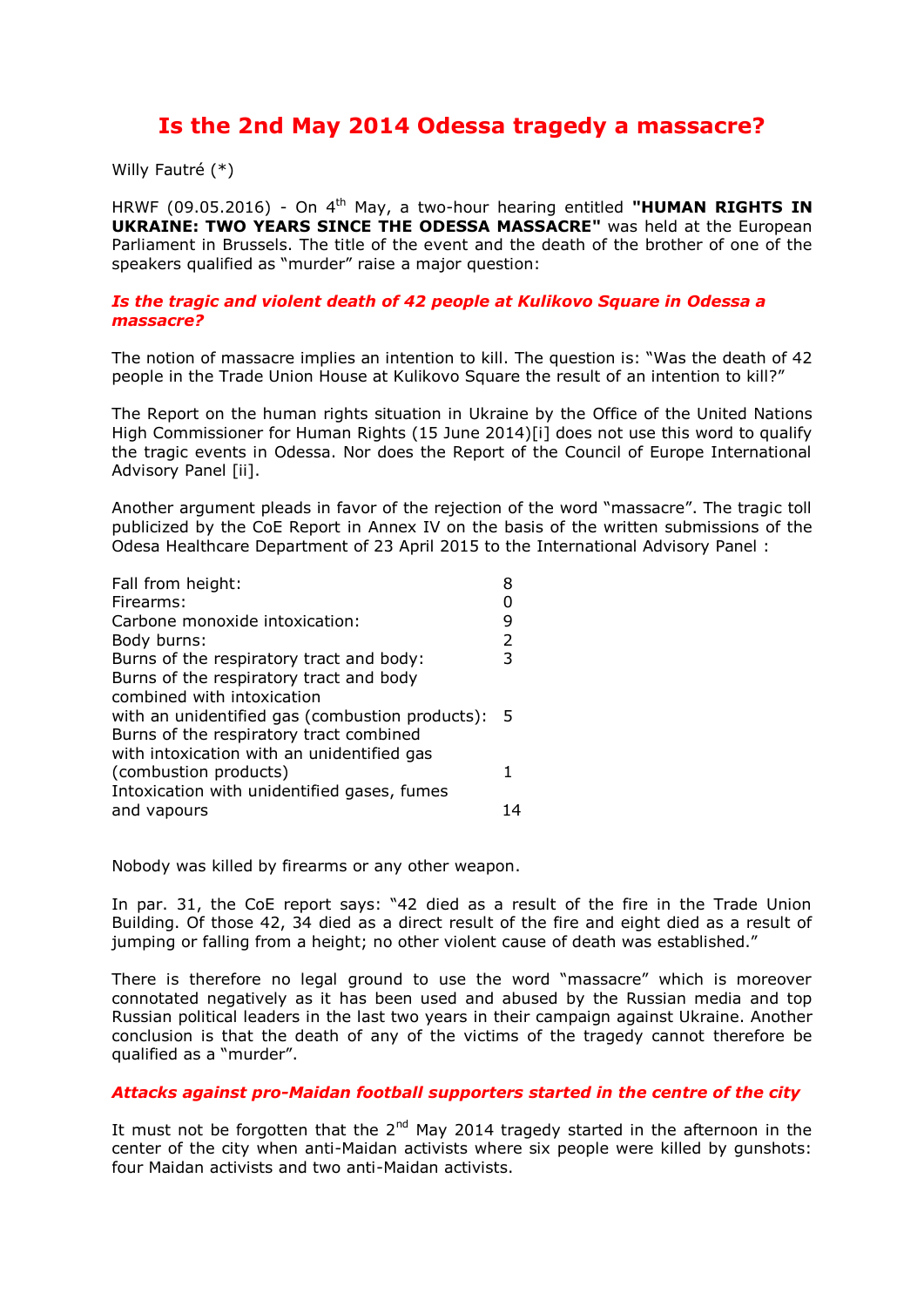On 2nd May, a football match was to take place between the local club of Chernomorets Odessa and Metalist of Karkhiv (from Eastern Ukraine) in the afternoon.

On that day, around 14:00-15:00, Odessa and Kharkiv fans, pro-Maidan supporters and several dozens of members of self-defence units gathered in the centre of the city at Soborna Square near the Orthodox Cathedral to march for the "Unity of Ukraine". Soborna Square is one block and a half from the Greek Square area. They are interconnected by Greek street. The pro-Maidan self-defence units, a paramilitary patriotic organization formed during Euro-Maidan events in Kiyv, were equipped to protect the demonstrators in case of attack.

A number of participants in the march for the "Unity of Ukraine" supported the national idea, others were against dictatorship, and then there were ordinary football fans, the majority. According to some sources, they numbered about 2000 altogether.

At about the same time, some 200-300 armed anti-Maidan activists left their camp in Kulikovo Square, situated near the railway station, walked for about 2-3 km and gathered in Alexandrovskiy Avenue near the city centre. They had guns, bats, knives and wore helmets and bulletproof vests.

According to an anti-Maidan source the first gunshot happened close to Alexandrovskiy Avenue, about 300 m from the rally of the pro-Maidan supporters. It was however not confirmed by other sources but if it is true, it cannot be directly related to the pro-Maidan demonstration. Nobody was wounded or killed. The same anti-Maidan source claims that the shooter was beaten and handed over to the police.

According to the same source, after this first shot, the group of anti-Maidan fighters moved towards the nearby premises of a pro-Maidan self-defence militia and tried to attack it. However, police forces protected the building.

In most media sources and also according to testimonies collected by Human Rights Without Frontiers, the first person was killed on the corner of Deribasavskaya Street and Preobrazhenskaya St.: a 25 year-old man was shot by an anti-Maidan supporter (His picture surrounded by flowers is hanging on a fence at the place he died). According to Zoya Kazanzhy (one of the leaders of Euromaidan in Odessa, journalist, recently appointed as a vice-governor of Odessa oblast) the victim was just passing by and was not a demonstrator.

#### **Anti-Maidan activists came armed to the city centre**

Around 3pm, fans of the two teams from Odessa and Kharkiv started walking, chanting patriotic slogans such as "Odessa, Kharkiv, Ukraine", singing the Ukrainian national anthem and songs against Russian President Vladimir Putin.

Violence started when both groups met in Greek Street and Greek Square. The anti-Maidan activists started to behave aggressively: they began to destroy the pavement and to throw the tiles at the pro-Maidan demonstrators.

The members of the self-defence units formed a chain and put up their shields at the crossing with Greek Street to protect the football fans. This didn't stop the attackers: they threw rocks and grenades into the column. People were injured with rocks, hit in the face and the head. In response, football fans and self-defence units threw fireworks and smoke grenades at the aggressors.

The street filled with smoke and the attackers retreated to Greek Street and the Athina mall in Greek Square.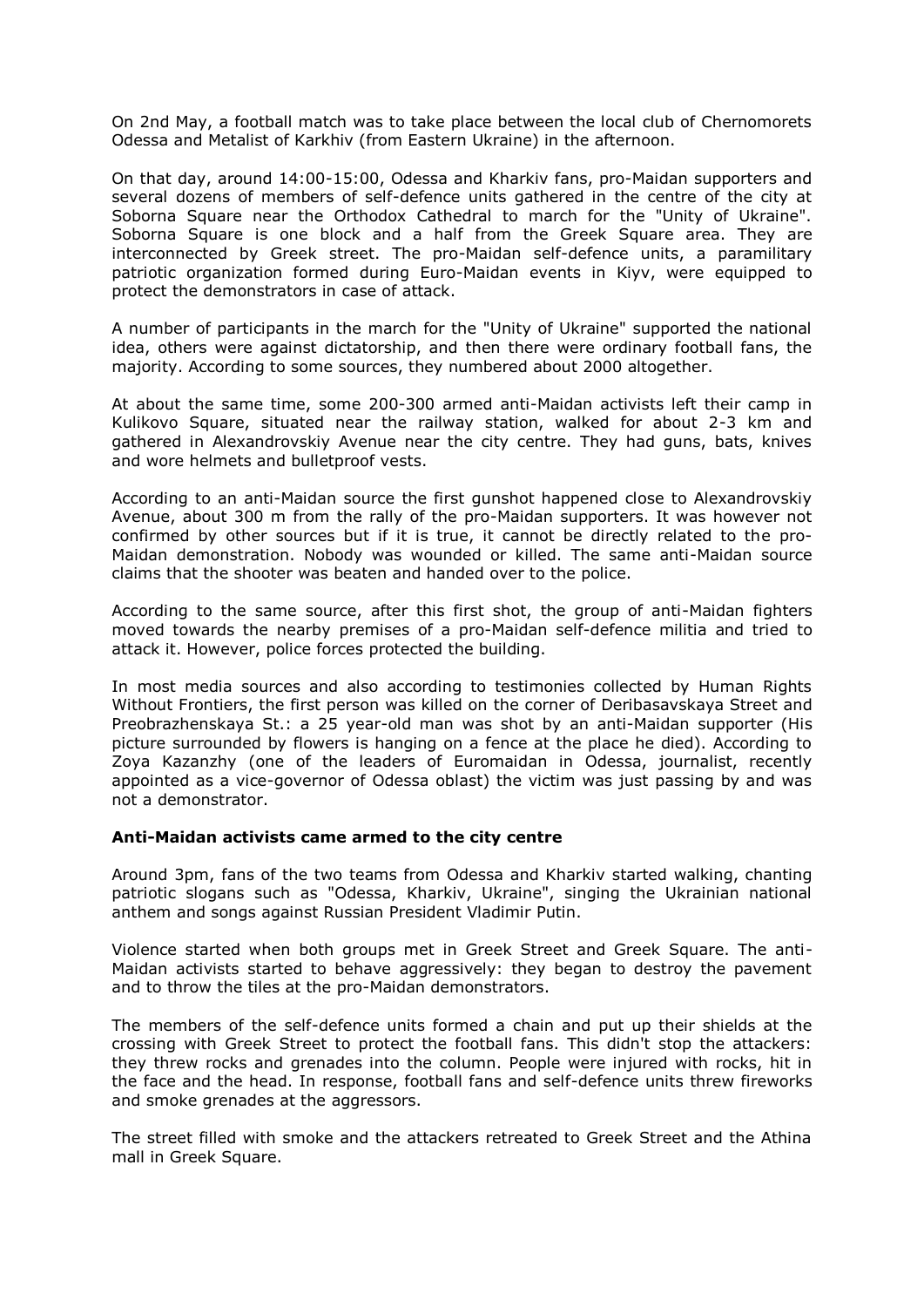While the self-defence members stood in a line in front of the demonstrators for the "Unity of Ukraine", covering themselves with shields, police officers formed a similar line next to the anti-Maidan activists. Despite the cordon, they continued throwing rocks and other objects.

The anti-Maidan crowd was outnumbered and soon went on the defensive. Angry football fans went on the attack, pelted the aggressors with rocks and chased them from nearby side streets.

## **Gunshots fired by pro-Russian aggressors; first person killed**

That's when the first gunshots were fired.

One of the anti-Maidan supporters, armed with a Kalashnikov machine gun, opened fire in a lane leading to Odessa's main Deribasovskaya Street. A bullet hit a young football fan in the chest, killing him. Several dozen others, injured by rocks, were taken away by ambulance.

After the first blood spilled, the violence escalated on both sides.

## **Street fighting left six dead, more than 100 wounded**

Police officers attempted to protect the anti-Maidan fighters, who were the attackers but who were in minority. However, they were thrown back by Molotov cocktails and rocks. The pro-Maidan side began using firearms too, according to some sources.

The street fighting went on for a few hours, initially claiming the lives of four men and injuring about 100 people. The deputy chief of Odessa police, Dmitriy Fuchedzhy, and the chief editor of the popular local online newspaper Dumskaya.net, Oleh Konstantinov, were among the injured.

Around 5pm, pro-Maidan activists captured a fire truck and drove it into the crowd of anti-Maidan people, using its water cannon to disperse the fighting crowd. The football fans chased the opponents, and beat those who they caught, while pro-Maidan selfdefence members tried to restrain them from lynching their victims. By this time, many ambulances were at the scene.

By the end of the afternoon, six people had been killed in the city centre. While their names are known, there are still contradictory reports about their political affiliation one month after the events. Four or five pro-Maidan demonstrators were killed with firearms. Yevgeniy Losinskiy, an anti-Maidan activist, died eleven days later. Another anti-Maidan activist was also said to have been killed in the city center. Andrey Biryukov, 36, was said to be just a passer-by.

## **See our full report at** <http://bit.ly/1MREusB>

## *Conclusions*

The Odessa tragedy made victims on both sides (Maidan and anti-Maidan activists).

*Human Rights Without Frontiers* sympathizes with the families of all the victims.

*Human Rights Without Frontiers* urges the Ukrainian authorities to urgently investigate the role of the police as well as the fire brigade and to prosecute anybody who has some responsibility in the Odessa  $2^{nd}$  May 2014 Tragedy, which Ukraine has failed to do up to now.